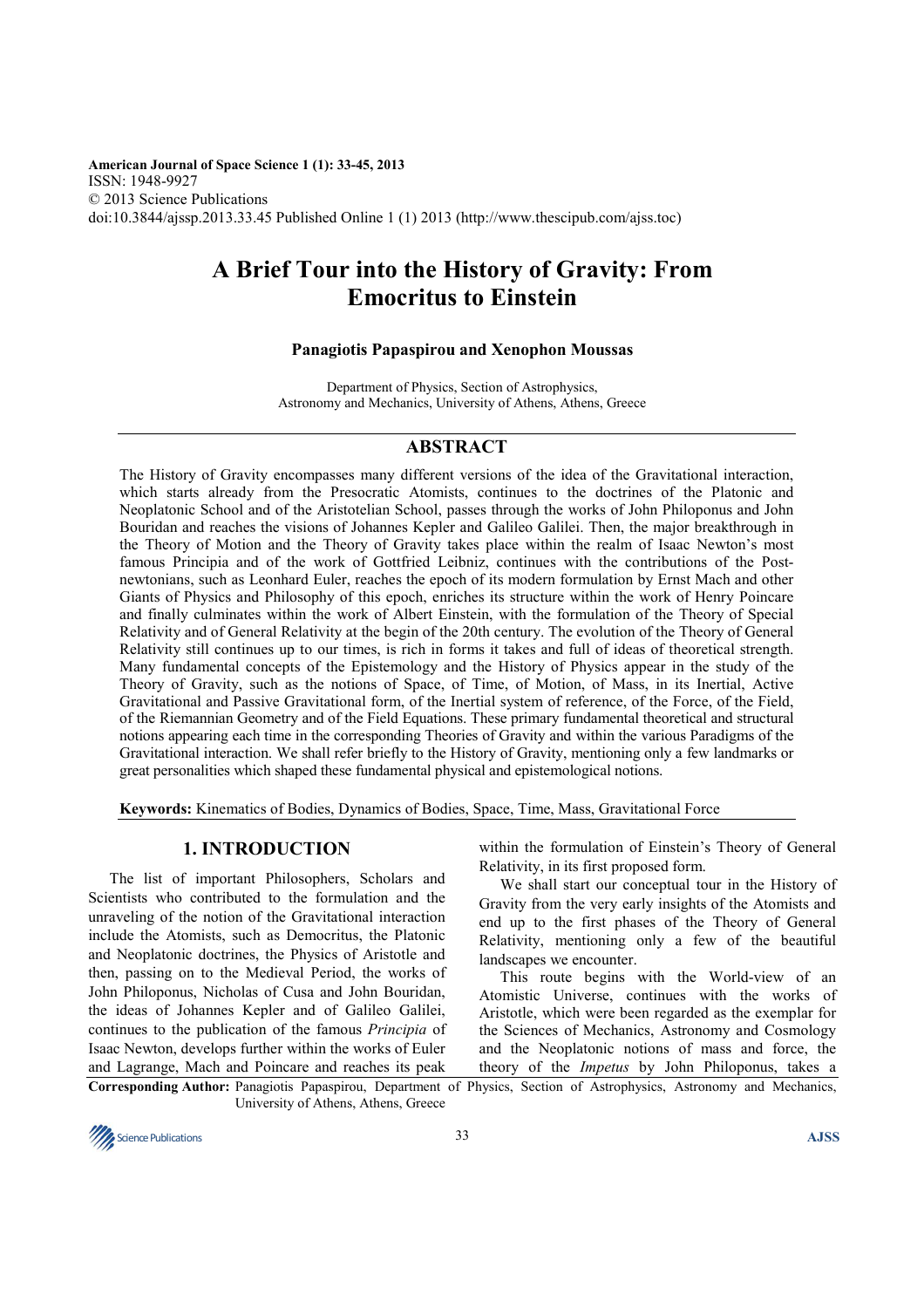completely new turn within the framework of Isaac Newton's *Principia* and the further development of the Newtonian heritage within the works of Euler and Lagrange and other, but also within the modernization of the concept of Inertia and of Relativirty within the thought of Ernst Mach and its eponymous principle and Henri Poincare, the first to introduce elements of the Scientific discipline of Chaos within Celestial Mechanics. Finally, we close this historical journey with the formulation of Einstein's Special and General Theory of Relativity, grounded on the rich mathematical structure of Bernhard Riemann's Differential Geometry, a new and contemporary form for structuring and interpreting the fundamental interaction of Gravity.

# **2. THE HELLENIC TRADITION OF THE THEORY OF GRAVITY**

#### **2.1. Introduction**

The Hellenic Tradition, especially with the advent of the Ionian Renaissance of the 6th century, introduces for the first time the realm of Philosophy and Science, as we understand them in our epoch and the Science of Physics in particular, both its theoretical, as well as its experimental branch, an undertaking that reaches its peak within the Hellenistic and Alexandrian tradition (Boschiero, 2010). The whole series of the fundamental metaphysical questions are posed and the relevant philosophical and scientific issues become the subject of intense inquiry of every Philosophical School belonging to this tradition.

Within this Tradition three most fundamental Worldviews and attitudes, manners of Thought towards Nature, are born and developed within the historical course of History. The first fundamental approach towards the totality of the physical phenomena and especially for a primal form of the gravitational interaction, is the idea about the Atomic structure of the Universe. The second deep fundamental idea refers to the Creator, the Demiourge of the mathematically ordered Universe, the Cosmos and his role as a skilfull Mathematician. The third fundamental approach is the experimental investigation of the physical phenomena, which reaches its peak within the Hellenistic and Alexandrian Tradition and especially within the framework set up by the Giants of Science in the cosmopolitan city of Alexandria, up to the death of Hypatia (Cornford, 1922; Russo and Levy, 2004).

## **2.2. The School of the Atomists: The Metaphysics and Physics of Democritus**

Democritus of Abdera can be considered as one of the most influential Philosophers of all times and one of the founders of the Atomistic School in Philosophy. The atomistic conception about the nature of Matter, the various kinds of Atoms moving through the void and the justification of all physical phenomena on the basis of the interactions among the Atoms continued their influence at least up to the Post-newtonian age of Physics and especially of Classical Mechanics and contributed to the birth of Statistical Mechanics, through the pioneering work of Ludwig Boltzmann. Lucretius, in his famous work De Rerum Natura, offers us perhaps the most famous and popular exposition of the Atomistic Philosophy, Metaphysics and Physics.

Lucretius informs us that the causal and spatiotemporal order of the physical phenomena are deduced by the nature of the atoms and their collisions within the void.

The Principle of the Permanence of Matter, as well as the Principle of Indestructibility of Matter, which belong to the pillars of Democritus' Metaphysics, are stated at the begin of this study. The phenomenal world of appearances and transitory entities is characterized of secondary qualities, the primary physical qualities stem from the size, movement and shape of the colliding atoms, generating ever-changing configurations and combinations. Space is conceived as an infinite physical substratum, an extension which remains unaffected by the materialprocesses, while time is another physical extension, which flows continuously, during the evolution of the Democritian Universe. Space contains the void, the atoms and all the collisions between them, which can be regarded as contact collisions or as collisions stemming from a kind, a precursor of the Force of Gravity. Space, in its atomistic definition, is regarded to be an infinite, isotropic and homogeneous receptacle of the physical bodies, an idea, although altered and refined, reoccurring within the Newtonian Paradigm, especially in the definitions of Space and Time (Jammer, 1954).

The atomic structure of matter introduces operational definitions and interpretations about the concept of Mass, although the Mass as Quantitas materiae, or as Dynamical Mass, that is in its inertial or its two-fold gravitational notion is not discussed in detail (Jammer, 1997).

Among the indirect influences of the Theory of Gravity we can mention two characteristic examples.

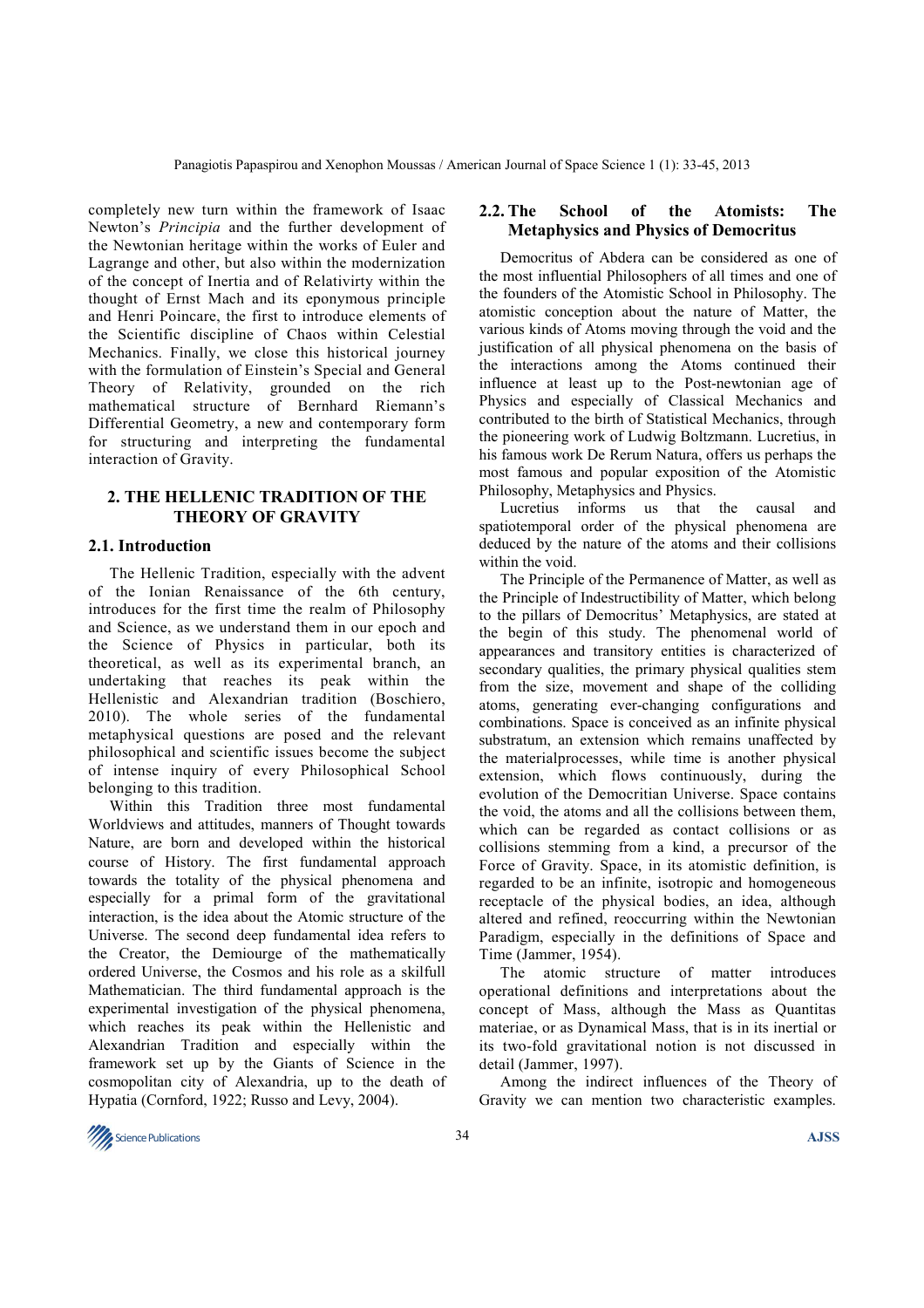Giordano Bruno, in his treatise "On the Infinite Universe and Worlds" revives the Democritian and Epicurean Philosophy of Atomism and describes the World- Picture of an infinite plenum contained within an infinite void. This is an example which belongs to the Cosmological Doctrines of the Atomistic School and which influenced indirectly some the cosmological Paradigms that followed, Paradigms which heavily relied on the novel Newtonian Paradigm.

As for another face of the importance of the Atomistic School we can mention that with the new advent of the Atomistic doctrine, the Scientific and Philosophical branch of Alchemy downfalls, while the modern quantitative Science of Chemistry is newly born. Newton himself considered a plethora of natural forces, divided into the broad categories of the contact forces and the forces that act at a distance, besides the Force of Gravity and tried to incorporate them fully within his scientific framework. This indirect influence upon Newton's achievements is also worth-mentioning (Ducheyne, 2007).

The Atomistic School already includes its own particular descriptions of Space, Time, Motion and Force, also incorporating a precursory scheme of a Theory of Gravity.

## **2.3. The Neoplatonic Tradition and its Views about Space, Time, Matter and Force**

The concept of substance and of interaction plays also a fundamental role within the Neoplatonic delta of the philosophical traditions. The ordered Universe, obeying mathematical Principles of Symmetry, Analogy, Symphony and proportion, which serve as underlying fundamental Physical Principles as well, has to contain invariant, eternal and absolutely conserved entities and quantities, which refer to the very same idea and characteristics of the Demiourge of Cosmos (Cornford, 1922; Burnet, 1914; Jammer, 1954). Beginning with Plato's doctrines and continuing with its Neoplatonic successors, Nature is purely geometrized (Jacob, 1991).

Space is considered as permanent, as the overall matrix, where all physical phenomena take place, while within the Neoplatonic understanding of Cosmos, the physical bodies are identified with concrete geometric forms, according to the doctrine and Paradigm of the five convex regular polyhedra, the five Platonic solids. These solids interact with each other, or transmute to each other in certain analogies, their polygonal faces being composed by two certain kinds of right triangles.

The concept of Mass, according to the Neoplatonic doctrine, is conceived as being absolutely passive and inactive, therefore there does not exist an operational way in order to attribute to it a measurable physical quantity (Jammer, 1997).

One of the most influential ideas of the Neoplatonic tradition refers not only to the concept of mass, although not distinguished into its inertial an gravitational notion, but also to the concept of Force, which as an Idea of the Demiourge acts on the passive matter, or materia, with these kind of forces completing the whole scenery of all physical processes of Motion and Tranformation within an organically conceived Cosmos (Jammer, 1957). This notion shall travel through historical time and successive generations of scholars and polymaths of the Natural Sciences and finally reach the epoch of Johannes Kepler and Isaac Newton, through the exact definition and introduction of the Gravitational force.

#### **2.4. The Legacy of Archimedes**

Archimedes, also, must have been close to the formulation of the concept of mass, as we understand it in its modern terms, in his famous treatises of Statics and Hydrostatics. Archimedes defines the center of mass of the bodies, formulates for the first time in the History of Mechanics the law of the levers in Statics and comes close to some modern conceptions about the nature of the physical forces and the gravitational force, as well. In his works we can readily encounter the forerunners of the notions of specific gravity and of density, although they are never mentioned explicitly (Nowacki, 2010; Jammer, 1997).

Archimedes further develops a heuristic method of for the determination of areas and volumes of complex nature by "weighing" them. We can clearly follow his approach in his famous treatise "On the Quadrature of the Parabola", where he applies extensively his heuristic mathematical arguments and then proceeds with the strict mathematical proof of the obtained theorems (Spandagos, 2011).

Archimedes belongs to the Scientific spirit of the Hellenistic and Alexandrian epoch and his idiosyncratic way of perceiving the physical reality does not always confirm either with the Platonic, nor the Aristotelian School (Russo and Levy, 2004). Archimedes, belonging to and at the same time shaping this tradition, can be regarded as the father of the complicated Planetaria and the Computing devices which reproduced the celestial motions, with the most famous example being the Antikythera Mechanism (Moussas *et al*., 2007; Moussas,

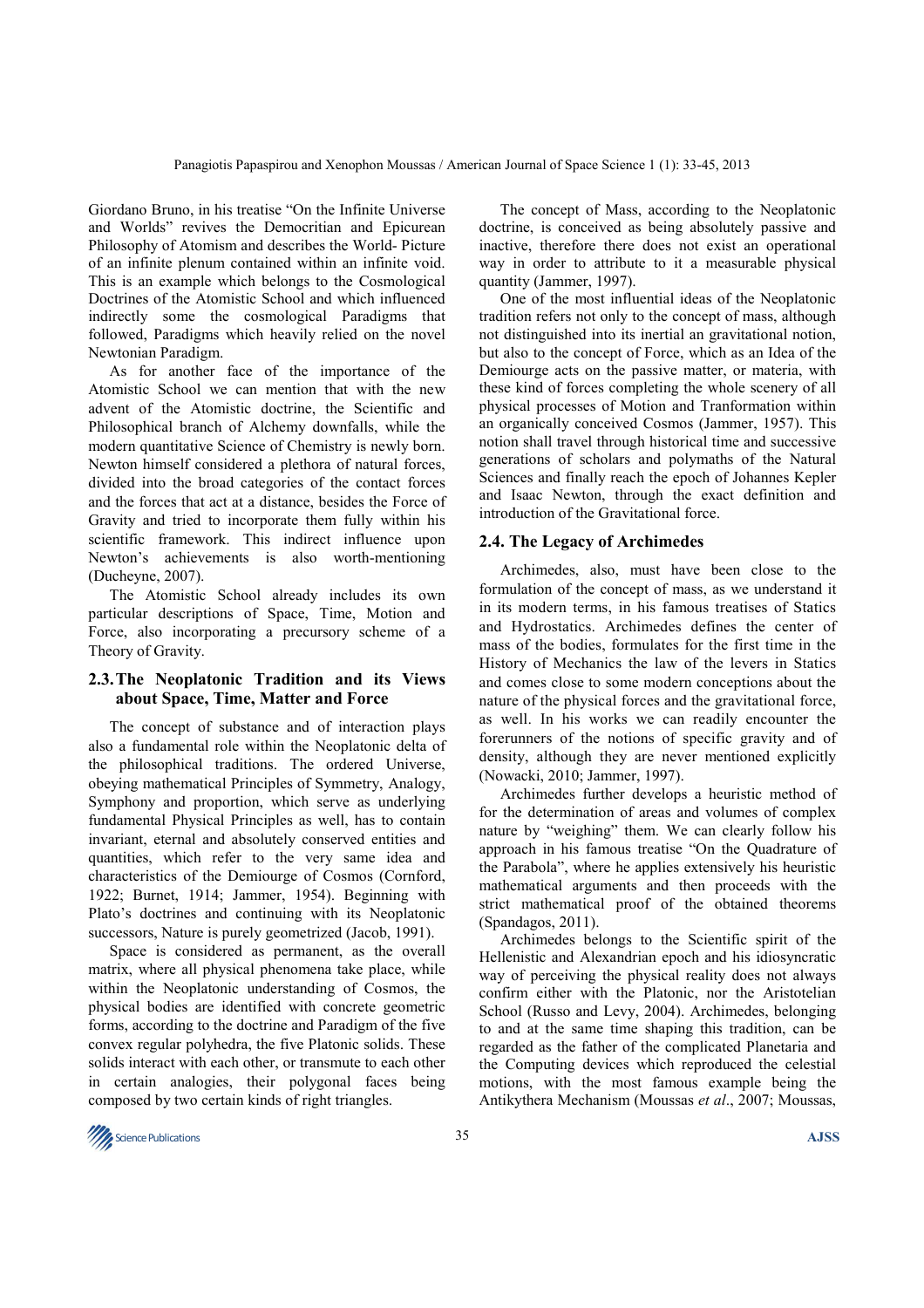2012; Henriksson, 2009). His legacy continues to the Byzantine, the Arabic and Islamic and the European Civilization, where he is regarded to belong to the most influential and greatest Mathematicians and Physicists of all times.

# **3. THE MEDIEVAL APPROACH ABOUT SPACE, TIME, MOTION and GRAVITY**

## **3.1. Introduction**

The Aristotelian Theory dominates within the curricula of all the European Universities and becomes the exemplar for the Theological, Metaphysical and Epistemological approach towards the physical reality, thus addressing the problems of Space, Time, Motion and Change within Nature. The Substance of the material bodies, the Change within the physical phenomena, the Interaction of the various elements of Cosmos, its Structure, the Creation of Forms within it, the Dynamical realization of the physical processes, these constitute major problems within the thematics of the Aristotelian doctrine.

Space, within the framework of the Aristotelian doctrine, belongs to the category of the continuous quantities, while Time exhibits the same attribute. Space is furthermore conceived as the sum of all places occupied by a physical body, since the existence of the void space is both logically and physically unacceptable. Space is the carrier of the qualitative differences we encounter in Aristotle's Theory of the Elements of Nature and in the Aristotelian Cosmological Paradigm, "saved by" the Ptolemaic Astronomical Model (Jammer, 1954). These elements and their motions, constitute a dynamical field structure and space is the substratum where all the "natural motions" of the elements, both in the sublunar region of the Universe, as well as in the region of the celestial bodies, take place.

Also, according to the Aristotelian view, volume and therefore weight, cannot play the role of a primary quantity of matter, since, just to raise a Peripatetic argument, the matter of a physical body may remain identical during the transformation of its volume, just as in the process where water is transformed to air. The matter, within the Aristotelian conception, is perceived as being organic in nature, there does not exist any permanent or invariant quantity which would serve for its description or identification and is always passive, acted upon by external forces, thus it does not possess Inertia (Jammer, 1997).

Perhaps the only exception within the Medieval period, the highly idiosyncratic Neoplatonic Philosopher and Polymath Nicholas of Cusa, who introduces in his works the weighing of the mass as the proper reliable and accurate method of research, in general and for the case of determing the properties of mass in particular, especially in his work *De Staticis Experimentis* (Jammer, 1997)*.* It is not a coincidence that Nicholas of Cusa, as a Mystic, a Theologician and a Physical Philosopher influences greatly the thought and work of Johannes Kepler, who also proposed elaborate insights about the notion of the Gravitational force during his research into the planetary motions.

#### **3.2. John Philoponus: The Theory of the Impetus**

John Philoponus introduces for the first time, in Medieval Philosophy, the most important concept of impetus and can be regarded as the forerunner of Galileo's notion of inertial mass. His theory regards both the concept of mass and the concept of motion through space and within the passage of time, therefore it can be regarded as related with the Theory of Gravity, in which framework these problems have to be precisely formulated and adequately solved. The theory of impetus is a decisive step towards the Keplerian, Galilean and Newtonian Metaphysics and Physics of motion, departing strongly from the Aristotelian doctrine (Elazar, 2011).

According to Philoponus' Theory of Impetus, the projectile motion has to be considered as caused by a kinetic force impressed on the material body by the mover and exhausts itself during the course the movement takes place. This force, in its Neoplatonic description, is incorporeal and is called as the "energy", (energeia, in Greek), a sort of activity also attributed to the nature of Light, in Philoponus' Theory of Light.

John Philoponus stands as a landmark in the Neoplatonic tradition, although his influence had to be performed under the casting of the shadow of the anathema attributed to him because of his idiosyncratic notion of the Trinitarian existence of God. His legacy continued within the Medieval European Tradition in the form of the work of John Buridan, another outstanding Figure who also influenced greatly all the forthcoming investigating minds in the historical flow of time (Kalachanis, 2011).

# **4. JOHANNES KEPLER: HIS APPROACH TOWARDS GRAVITY**

Kepler is convinced that the Copernican heliocentric model of the Universe corresponds in an absolute and definite manner to the physical reality and enriches the Copernican Paradigm with the statement of his

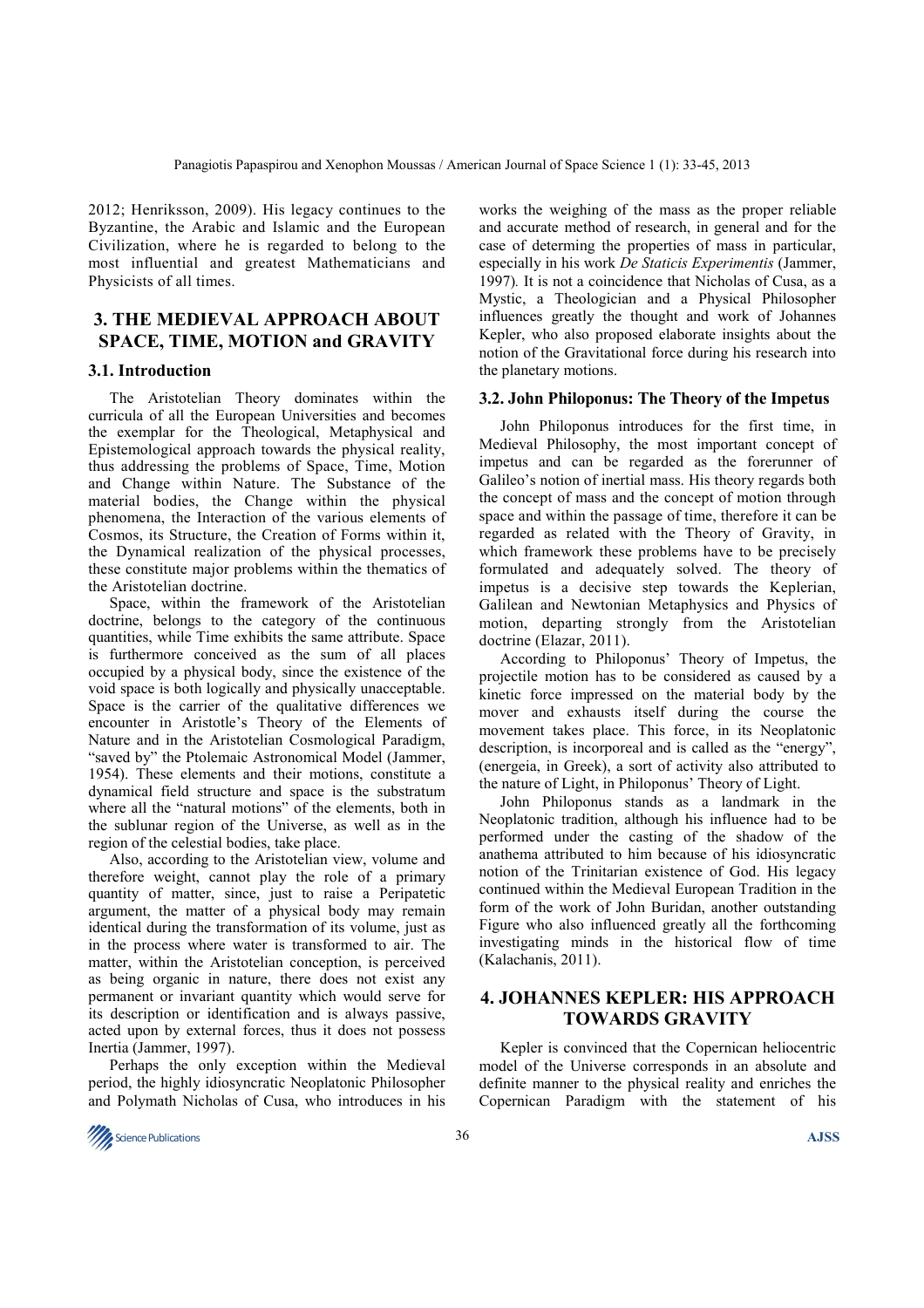eponymous three Laws of planetary motion, an ingenious labor which served as one of the key elements for Newton to derive his own Theory of Gravity (Theodossiou *et al*., 2002). Kepler, in his attempt, combines the Christian Neoplatonic elements of a Geometrized Universe with his novel approach of a Dynamical Cosmos driven by specific Laws of Nature.

At the historical epoch of Johannes Kepler the prevailing Paradigm about the motions of the celestial bodies within the Science of Astronomy considered the perfect cyclic motion as the modulator of these celestial motions, because of the geometrical simplicity, the aesthetic perfection and the continuity of the circle. The celestial motions were considered to be generated by combinations of perfect circular motions, that is by the corresponding systems of deferent circles and epicycles. Nicolaus Copernicus believed strongly in the necessity of this epistemological doctrine and was admired by his cotemporaries supporting the Heliocentric Universe because within the framework of his theory all planetary motions were reproduced by circles and epicycles, abandoning completely the usage of the notion of the equant. The notion of the equant was considered to be highly problematic in the Ptolemaic Geocentric and Geostatic Cosmological Paradigm and many attempts for its successful replacement were attempted during its long history of evolution and transformation.

Kepler is faced with a serious problem of theoretical origin, that is whether the elliptical paths of the planets, that is according to the statement of his first Law of planetary motion, do correspond to a natural motion dictated by a Physical Principle or a Physical Law (Dreyer, 2011). His Universe is considered as being dynamical, therefore he searches for reducing the geometrical, kinematical and dynamical characteristics of the planetary orbits to a deeper underlying causal relation, a form of a Physical Law that has to be introduced within the realm of Astronomy, surpassing the old and inadequate astronomical tradition.

He comes to the idea of the existence of a physical force, of an anima motrix, which is responsible to keep the planets on their motion around the Sun, the physical center of the Universe and the symbol of the Ideas of the Demiourge of Cosmos, as stated within the Neoplatonic and Neopythagorean doctrines, World-views and manners of thinking that influenced greatly his own Thought (Papaspirou, 2012). Kepler, in his work, introduces the concept of mass, corresponding to the perception of matter and the concept of force, corresponding to the motory intelligence which keeps the

masses on their continuous motion around the Sun, the true generator of this motion. Kepler is also heavily influenced by the work of his contemporary William Gilbert, the famous at his age *De Magnete*, among all the other influential works of this original thinker, the first complete modern description of the magnetic force in the European Civilization and considers the nature of the gravitational force as being similar to the magnetic, a force that stems in the form of imaginary lines out of the surface of the center of the Universe, the Sun.

Thus, he approaches under a modern light the problem of the formulation of a gravitational force and although he does not come into a precise formulation of the Law of gravitational attraction, his work becomes one of the pillars of Isaac Newton's Theory of Gravity.

# **5. GALILEO GALILEI: HIS APPROACH TOWARDS KINEMATICS**

Galileo considers the primary qualities of Matter, that is the geometrical qualities which encompass the notion of the shape, the size, the location and the contiguity, the arithmetic quality of number and the kinematic quality of motion, while within his thought the quality of mass is being considered as a primum.

Galileo, in his work about the Kinematics of the physical bodies, introduces the concept of the inertial frame of reference and the Galilean Principle of Relativity (Ferraro, 2007). In modern terms Galileo's Principle of Relativity can be defined as: If there exists an inertial frame of reference, then there exists an infinity of inertial frames, obtained one from another by a rectilinear and uniform motion of translation. Galileo mainly contributes to the Kinematic aspect of the motion of the physical bodies, whose motion is mainly originated under the influence of a constant force, while according to his view, we ought reject any theoretical conjecture about the true essence of the term "force". Both Kepler, as well as Galileo, stand with their great achievements as complementary Figures, whose spermatic Ideas and insights contributed greatly to the birth of the Newtonian Theory of Gravity.

# **6. ISAAC NEWTON: THE PHILOSOPHIAE NATURALIS PRINCIPIA MATHEMATICA**

## **6.1. Introduction**

Newton publishes his famous Mathematical Principles of Natural Philosophy for the first time in

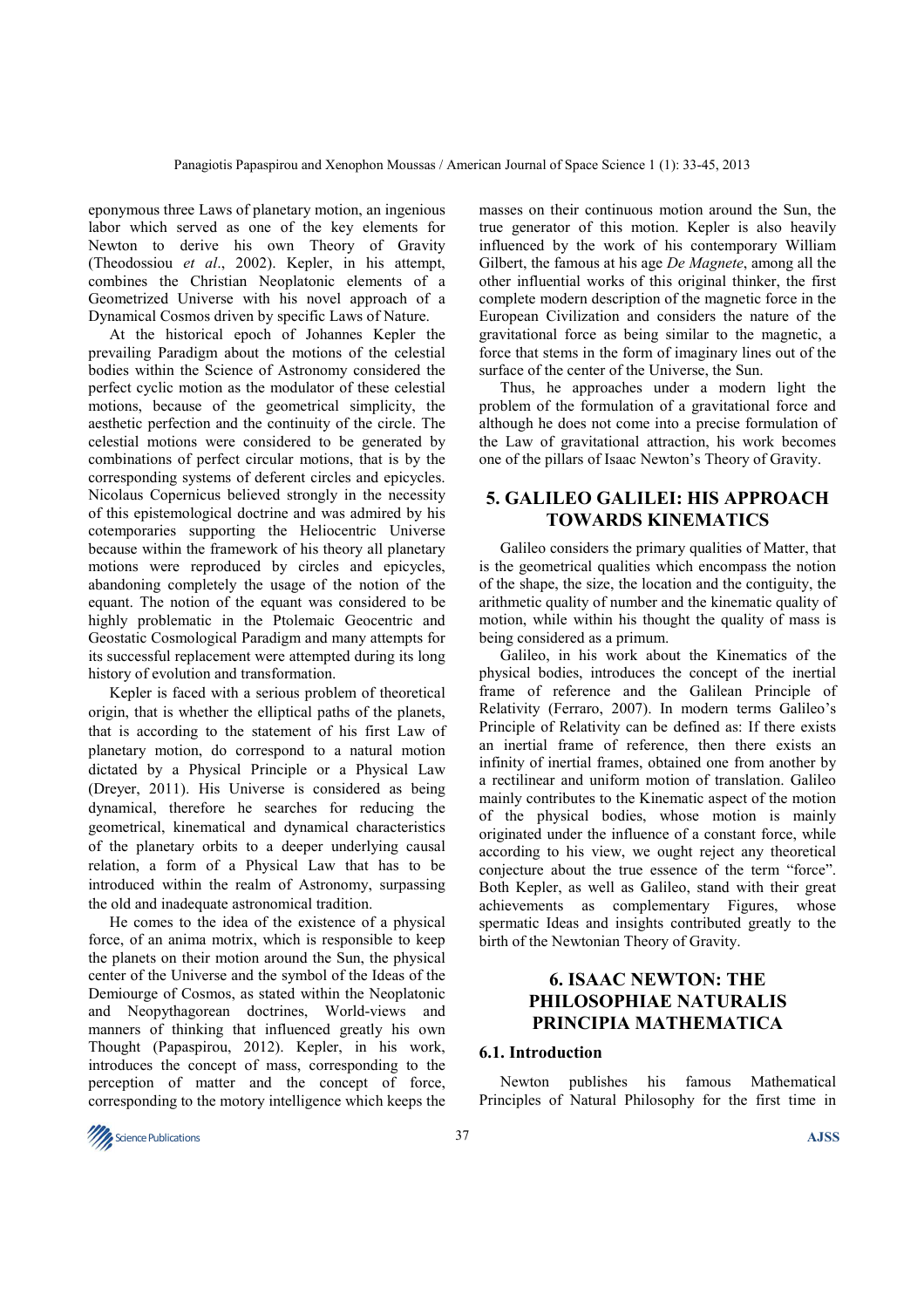1687, where he introduces the kinematical and dynamical description of the physical phenomena regarding the motions and the interactions of the physical bodies, unifying the physical reality between the celestial and the earthly realm and more specifically, by introducing his famous law of Gravitational interaction. This most famous work in the History of Physics serves at the same time as a fountain of ideas, as the birth of a Theory in Physics and as the exemplar of the Newtonian Paradigm in Physics, the Natural Sciences and the Social Sciences, as well (Jammer, 1954; 1957; 1997).

The deep and influential thought and especially the work of Johannes Kepler, which includes the formulation of his three eponymous Laws of planetary motion, that is the Law of the Ellipses, the Area Law and the Harmonic Law, serves as a productive basis for Newton, who finally succeeds to synthesize them within the framework of his Theory of Gravity. Newton formulates his Three Axioms of Motion, while within the formulation of the Universal Law of Gravitation among the material bodies, Newton is able to reproduce all of Kepler's three laws and unify the celestial and earthly phenomena. Newton's Theory of Gravity ended all opposition to the work of Johannes Kepler, that is to his three Laws of planetary motion (Wilson, 1970).

Newton considers time as a physical primary notion, which flows independently of the physical systems and is regular. He also considers space as independent, as a substratum which underlies the physical reality and acts on the physical bodies, but cannot be acted on. Newton distinguishes between the absolute, true and mathematical quantities and their apparent, relative and common notions. This work reformulates the concepts of Space, of Time, of Motion and of Mass, in its inertial and gravitational nature and paves the way towards the modern physical description of reality (Ducheyne, 2007). The philosophic importance of Newton's work surely exceeds the limits of Mechanics, since it is considered by the forthcoming generations of scientists and scholars to be the exemplar of any scientific theory, in any scientific field, which aims to describe the physical reality (Kuhn, 1996).

Newton also follows, in some respect, the doctrine of substantivalism, where space and time are considered to be real entities, necessitated by God, the Demiourge of Cosmos, within its eternal and omnipresent existence. He also introduces the concept of force, in its modern usage, for describing the Gravitational interaction, distinguishes among many types of physical forces, conducts experiments in order to reveal their true nature and

finally addresses the problems related with the gravitational interaction among the physical bodies (Jammer, 1957; Westfall, 1973).

The essence of the Father of the Theory of Gravitation can be found in Newton's General Scholium, where he expands his own views about central scientific issues, of varied nature, such as the epistemological, the methodological, the experimental issues, as well as the metaphysical and theological issues, which constitute a great synthesis of all these elements within Newton's conception about Nature (Ducheyne, 2007). This is not uncommon for all the Spiritual Giants who flourished at those particular ages and as a first example we can mention the case of Johannes Kepler. Newton asserts in the General Scholium that there exists ancient knowledge supporting the truth of four basic propositions for the justification of his own views about space, time, matter and the gravitational force: that matter attributes an atomic structure, that matter moves through the void under the influence of the gravitational force, that the gravitational force offers a unifying and universal physical principle, applicable throughout space and time, that the gravitational force varies as the inverse square of the distance between two bodies and that the cause of the gravitational force refers to the direct action of the Creator of the Universe, as the very first Cause within a hierarchically structure of causes, while he is unable to determine the Cause of the force of Gravity.

Newton is fully aware of the conceptual problems raised within the formulation of his Theory of Motion and Gravity, especially the problem of defining the Inertia of a physical body and the problem of the "action at a distance", problems which shall find their answer only with the advent of the epoch, between the ends of the 19th century and the beginnings of the 20th century.

#### **6.2. Newton's Concepts about Space, Time, Force and Mass**

According to the World-view of Newton, Space, Time, Mass and Force correspond to real, objective physical entities and as the most essential attributes of the physical reality, whereas Geometry is not considered to be as abstract, but a branch of the Science of Mechanics (Jammer, 1954; 1957; 1997). Newton encompasses Space as absolute in its own nature, without relation to anything external, always similar and immovable, while the relative space is considered to be as movable dimension or measure of the absolute space. The concept of Absolute Time, also as considered by

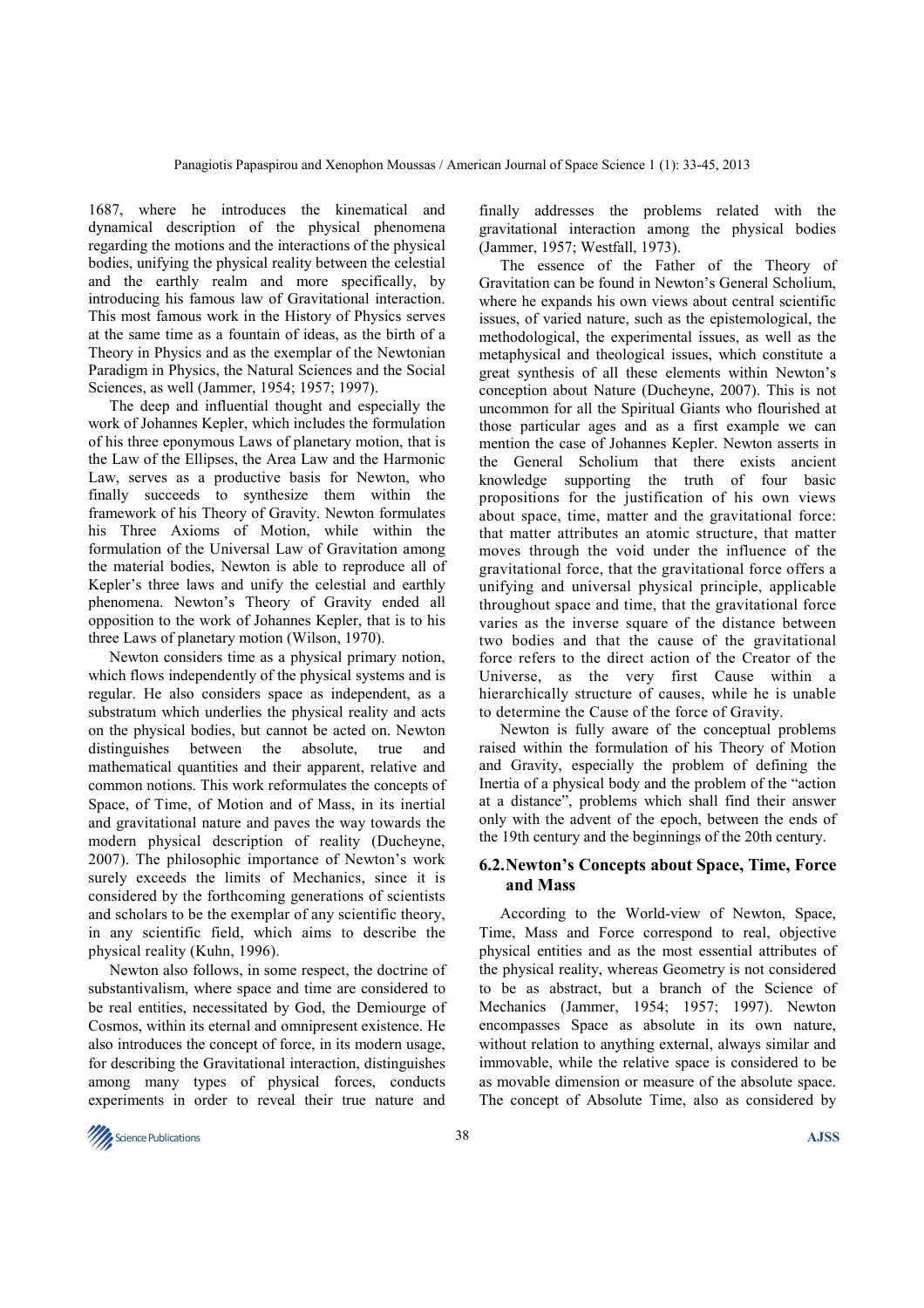Newton, relates to a continuous, absolute and everflowing physical substratum, while the combination of Absolute Space and Absolute Time built the framework, constitute the "theatrical scene" where all collisions of physical bodies take place, generated by contact or by gravitational forces, a framework that acts, but cannot be acted upon. According to Newton, Absolute Space is being introduced as the correlate of Mass, following the steps of the Atomists who regarded the void as the correlate to the atoms (Ducheyne, 2007; Jammer, 1997). The absolute nature of Space and Time, within Motion takes place, is intensely correlated with the Absolute and Eternal existence of God.

Isaac Newton introduces the concept of the Physical Force, of course not for the first time, but in terms which stand more closely to our modern conception of a fundamental interaction, in terms which is are being developed further by the Post-newtonian School of Thought and which acquire their perfection at the end of the  $19<sup>th</sup>$  century, that is at the end of the Mechanistic Worldview. Newton, as well as Kepler exhibit an Ianuslike approach towards the physical reality, always being impressed and influenced by the Medieval and Renaissance ways of perceiving the physical reality, while at the same time introducing breakthroughs and cataclysmic Revolutions in the Science of Astronomy, of Mechanics and of the Physical Sciences. Especially, Newton's Principia serves as the exemplar of the overall scientific practice for centuries and is admired as such.

In particular, Newton introduces the Universal Law of Gravitational interaction axiomatically, thus the concept of the Force of Gravity and then proves mathematically and by physical argumentation, that all the up to his times acquired Astronomical knowledge confirms with this law, especially and more significantly with Kepler's laws of motion of the celestial bodies (Wilson, 1970). The Universal Law of Gravitation shall prove to be one of the most influential exemplars for the forthcoming Physical Theories, for example in Coulomb's formulation of his eponymous Law.

Newton is fully aware of the conceptual shortcomings of his Theory, for example he finds the idea of "action at a distance" meaningless and unphysical, or even as an unsolved issue the identification of the three notion of Mass, that is the Inertial, the Active and the Passive Gravitational Mass. On the other hand, the triumphal success of his theory on an experimental level, for correctly reproducing the kinematic and dynamical characteristics of the moving bodies, placed for many generations these issues close to the fringe of the Newtonian Paradigm.

This Paradigm underwent many transformations, during its evolution, by the works of Euler, Lagrange, or even by the contribution of Ludwig Lange, who introduced for the first time an elaborate notion about the Inertial System of Reference, which is not stated explicitly within the *Principia*. We mention these facts for demonstrating that the famous treatise of Newton differs in some respects from the Axiomatic Formulations of Classical Mechanics that followed by the forthcoming generations of Physicists (Arnold, 1989), while the Creator of Classical Mechanics and the Theory of Classical Gravity recognized these aspects from the very begin (Ducheyne, 2007; Suisky, 2008).

## **6.3. The Philosophical and Scientific Contribution of Gottfried Leibniz**

Descartes, as well as Gottfried Leibniz, two of the Giants of the Cultural Heritage, also contribute to the formulation and interpretation of a Theory of Gravity, with Leibniz playing an important role, since his insights and ideas seem to be very close with our modern understanding of the gravitational form.

According to Leibniz, the Newtonian Paradigm of the gravitational interaction is confronted with the serious epistemological problem of the identification of the three heterogeneous categories of mass, that is the inertial mass, the active gravitational mass and the passive gravitational mass. The Leibnizian understanding of the concept of mass relies heavily on his Doctrine of Monads, where he also distinguishes between primary and secondary properties of matter and where he also introduces the notion of the interaction between the material particles, which comprise the physical bodies and their properties. Leibniz observes reality as generated mainly by mutual effects and interactions among the physical bodies, which are also identified with the observable and measurable ones.

Moreover, Leibniz heavily objects the notion of the Absolute nature of Space and Time, he considers as a physically relevant kind of motion the relative motion among the material bodies and as not meaningful their motion with respect to the inertial frame of reference of the absolute Space and Time (Bouquiaux, 2008). Leibniz claims that the physical observation between two particles, staying free upon the action of any force and moving with constant velocity with respect to absolute Space, cannot reveal which of the particles is at absolute rest and which is not. Newton is fully aware of this

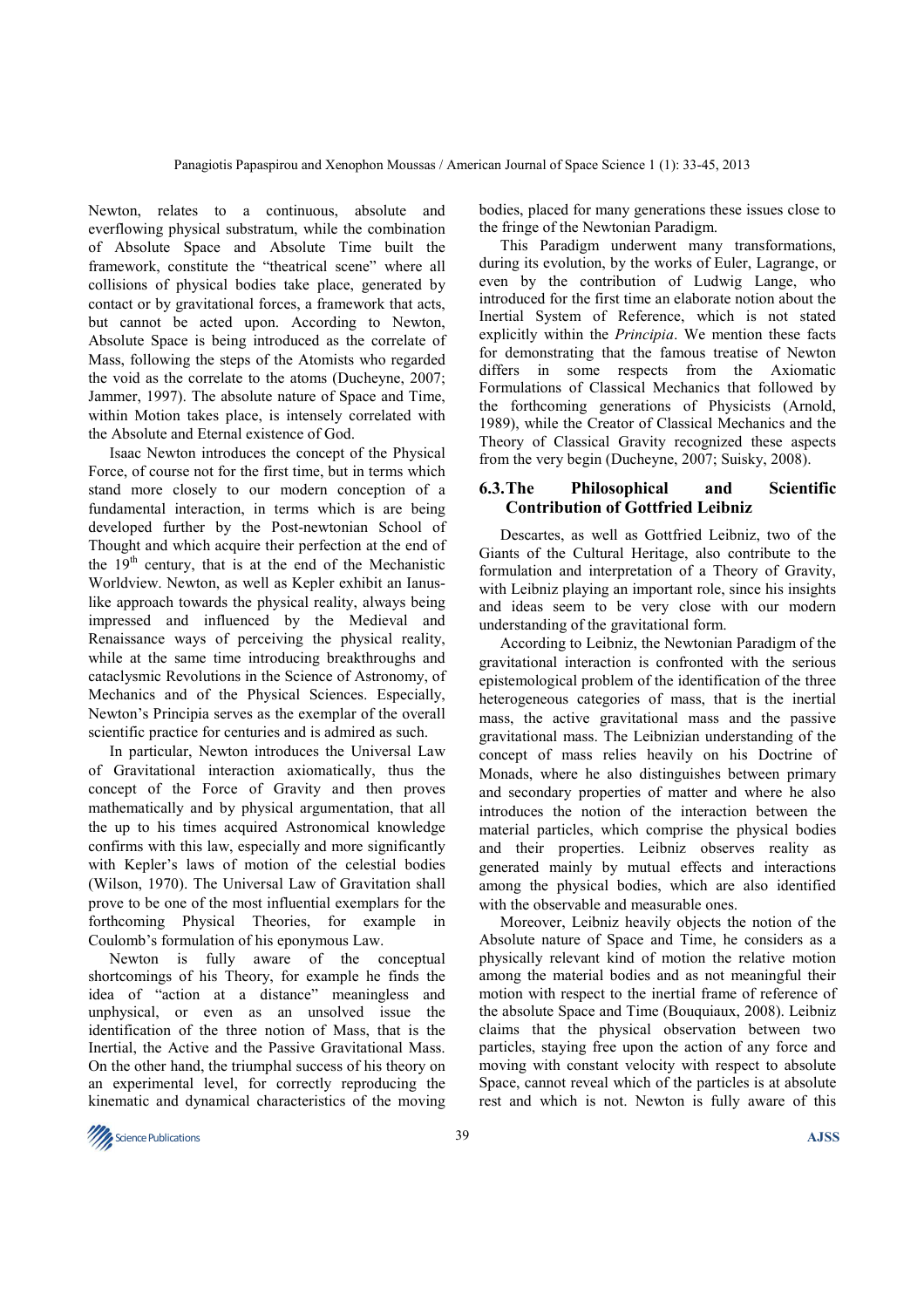concrete conceptual difficulty within his own system and proposes the famous rotating vessel experiment, where he uses elaborately dynamical and not kinematical methods for determining which bodies undergo an inertial motion and which bodies undergo a relative acceleration (Ferraro, 2007; Dicke, 2011; Narlikar, 2011). Leibniz introduces the "equipollence of hypotheses", he articulates a general equivalence principle, where in any system of interacting bodies any hypothesis that a particular body is at rest is equivalent to any other body comprising this system.

The Leibnizian Doctrines of Monadology and Dynamism still continued to influence important Thinkers and contributors to the Science of Mechanics, even if their philosophical presuppositions remained at the fringes of the normal conduction of scientific activity within the Newtonian Paradigm.

# **7. LEONHARD EULER: THE AXIOMATIZATION OF CLASSICAL MECHANICS**

Many Giants of Classical Mechanics and Physics in general, have contributed to the furthermore development of the Newtonian Theory of Gravity and the establishment of a novel conceptual basis for the framework Newton proposed, defined and applied successfully, such as the Figure of Lagrange. Among these great Figures, we can mention briefly the case of Leonhard Euler, one of the most influential Mathematicians and Physicists of all times, who contributed as one of the first of Newton's successors, to this direction.

Euler attempts to construct all the structure of the Mechanical Science, the Science of Newtonian Mechanics, within a system of Axioms, Definitions and Postulates, thus demonstrating the Apodictic character of Newton's Law of Gravity and of his three Axioms of Motion (Suisky, 2008).

Euler formulates in a more general fashion the totality of the Newtonian Laws in the form of differential equations relating the concepts of motion, force and torque, including the deformable bodies. Thus, Newton introduces for the very first time and Euler generalizes. Among Euler's great achievements, we can mention the following: Euler, in his first Treatise on Mechanics, titled as *Mechanica, sive motus scientia analytice exposita*, introduces the exact concept of the point mass, studies the acceleration as a kinematical quantity of motion which can be defined at any curve the material particle travels and further use the concept of the vector to

describe the velocity, the acceleration and other kinematical quantities of the moving particle, extending the use of this geometrical object from Statics into Dynamics. More importantly, he also develops the first equations of motion for a rigid body, which, as an axiom, include all Principles of Mechanics (Jammer, 1957). Euler axiomatizes the concepts of Absolute Space and Absolute Time, while the notion of Mass, as the carrier of *vis inertiae* according to Newton, is re-introduced, according to Euler, as a numerical coefficient. It is only that within the framework of all Post-newtonian Giants of Classical Mechanics, the triple nature of Mass, that is the inertial mass, the active gravitational mass and the passive gravitational mass, are considered de facto as equal. This epistemological and methodological problem within the Newtonian Paradigm finds its resolution only within Einstein's Theory of General Relativity.

# **8. THE MODERN CONCEPTS ABOUT GRAVITY**

# **8.1. Introduction**

At the end of the 19th century a quantitative, operational determination of the concept of mass, of the gravitational interaction and of the concept of the field is being introduced by various great Physicists and Philosophers of Science. The concept of the field, which has also a long history of development, arises most naturally within Maxwell's Theory of Electromagnetism. The Electromagnetic field replaces the idea of the Electromagnetic force, because of, among other issues, the finite velocity of the propagation of light in vacuum. Thus, the idea of the Force is being abandoned, while the medium of the propagation of the interaction, the Electromagnetic or the Gravitational, plays the role of the primary physical concept and becomes the main object for theoretical investigation and for the establishing of the Modern Theories of Physics. The concept of the field shall acquire a very deep significance and a most prominent place within the Theory of General Relativity (Vizgin, 2011).

#### **8.2. The Work and Influence of Ernst Mach**

Ernst Mach, through his philosophical contribution, in general and his reformulation of Classical Mechanics, stands as a landmark in the History of Gravity, even indirectly, with the formulation of his eponymous Principle and the influence he exerted upon Albert Einstein for the formulation of the Theory of Special Relativity (Dicke, 2011; Narlikar, 2011).

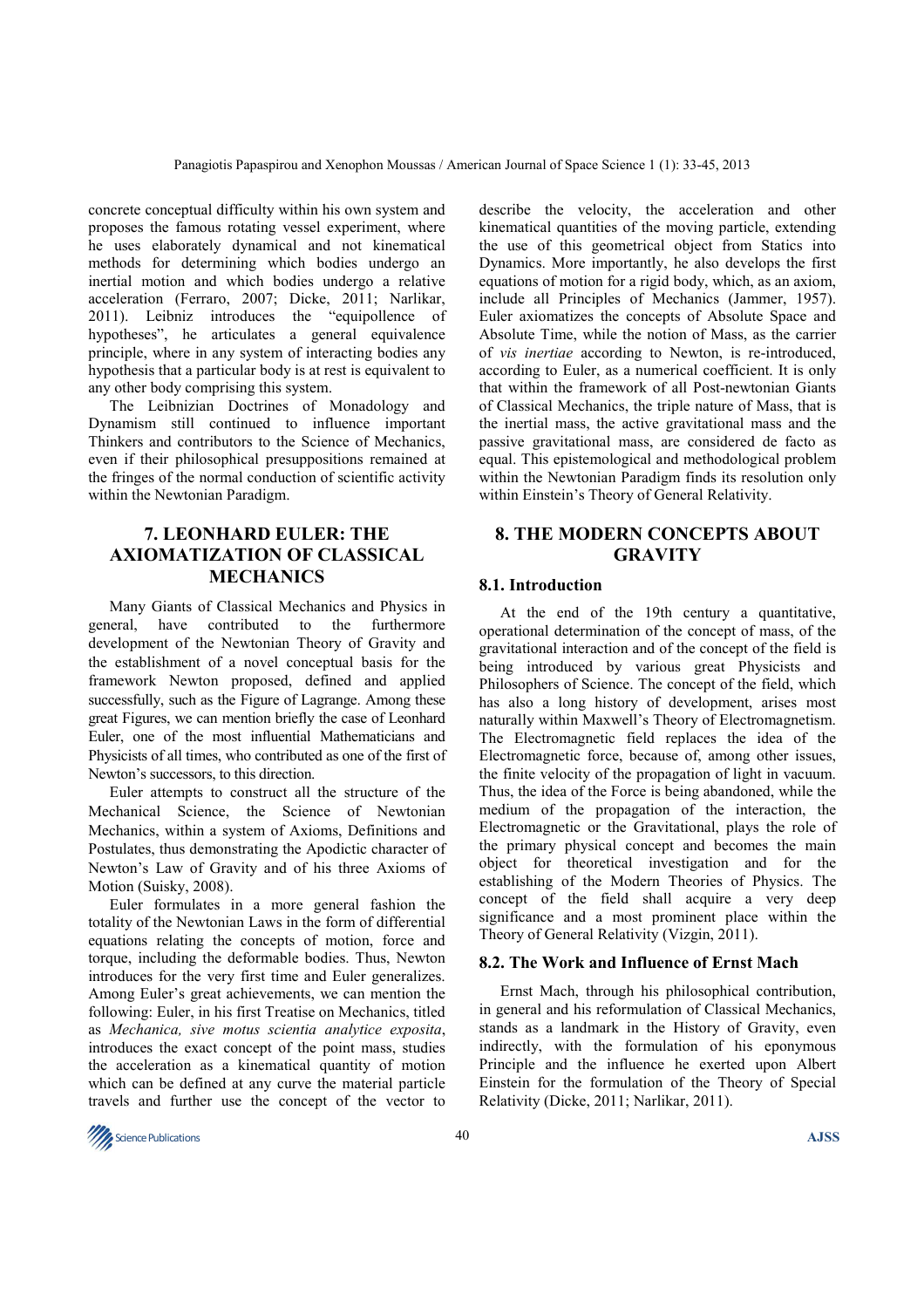Ernst Mach objects to the concept of Newtonian space, as a physical underlying substratum which acts on the physical bodies, but cannot be acted upon. Mach, driven by his strong anti-metaphysical oppositions, tries to eliminate the "conceptual monstrosity of absolute space" out of the Science of Mechanics and replace it with his own functional definition of the Inertia of the physical bodies. According to his view, the unaccelerated motion of a material particle does not any more refer to Absolute Space, but to the center of mass of all the masses in the Universe. Newton's agents of God's supervenience are replaced by purely mechanical interactions among the material bodies. He also criticizes heavily the famous "basket experiment" of Newton, finding the interpretation Newton gave himself as inadequate and physically meaningless. Ernst Mach belongs to the Positivistic movement of his age, while his eponymous Principle will be incorporated as a major conceptual factor both within the Theory of Special Relativity and within the Theory of General Relativity (Jammer, 1954).

## **8.3. Bernhard Riemann: The Birth of the Riemannian Geometry**

Bernhard Riemann, who belongs among the Giants of Mathematics, showed a great interest for defining the properties of Space and Time. Like Carl Gauss, his famous Teacher, Riemann conceived the geometrical properties of Space and Time as a subject of inquiry within the Science of Mechanics, properties which had to be measured after conducting the appropriate experiments.

Riemann develops a novel kind of Geometry, which encompasses all the Non-Euclidean Geometries proposed up to his era, that is the Spherical Geometry, already known and used extensively by the Hellenistic Astronomers and the Bolyai-Lobachevski's Hyperbolic Geometry. The Riemannian Geometry surpasses them even furthermore, by generalizing their structure and logical texture and by exposing clearly and systematically all of their attributes of primal importance (Vizgin, 2011). One of his greatest achievements is the clarification between the notions of infinite and unlimited.

The work of Bernhard Riemann led not only to a clarification of the mathematical notion about an abstract system of Geometry, but also served as a vehicle and an insight for the clarification and determination of Physical Space, as well.

Namely, the Physicists were not obligated to place the framework of their theories within the context of Euclidean Geometry, since they could choose among many variants of Riemannian manifolds and use many

versions of metrics, in order to express kinematically and dynamically the structure of their own theoretical proposals.

Up to the age of Riemann, the only existing and available Geometry which served as a prototype about the structure of Space, Time, Motion and the Dynamics of Masses and Charges under the influence of Forces, at first, or under the influences of Fields, at second within the flow of Historical time, was the Euclidean Geometry.

This conclusion was obvious, at the end of the  $19<sup>th</sup>$ century, only in the eyes of few Physicists, including Riemann, who understood that the determination of the metric structure of the manifold of Space and Time ought to be found only within the context of the forces that act on it and especially the Gravitational forces generated by the Mass distributions within the Universe, as Riemann himself was convinced (Ben-Menahem, 2009).

#### **8.4. Henry Poincare: The Introduction of Chaos in Celestial Mechanics**

Henry Poincare, one of the greatest Mathematicians and Physicists of all ages, did not only contribute greatly into the Theory of Special Relativity, but also offered a decisive step of the conceptual and functional enrichment within the realm of Classical Mechanics, since he can be considered as the Father for introducing the Science of Chaos into Celestial Mechanics, especially during his engagement with the famous "Three Body Problem" (Ivancevic and Ivancevic, 2007).

Henry Poincare introduces several geometric and topological notions into Celestial Mechanics, such as the notion of the Poincare Map and is one of the first to recognize the structure of the geometrical entity we would call in our epoch as the "strange attractor". The pioneering work of Henry Poincare opened a completely novel view of the kinematical and dynamical processes of gravitationally interacting physical bodies, in the description of our Solar System, in the formation and evolution of clusters of stars and galaxies, of the collision and interaction between galaxies, just to mention a few basic thematic issues which are extensively studied in our epoch (Contopoulos, 2003).

# **9. THE UNIVERSE ACCORDING TO ALBERT EINSTEIN**

## **9.1. Introduction**

The hypothesis of the existence of the motionless ether, the carrier of the electromagnetic fields, as these are described according to Maxwell's Theory of

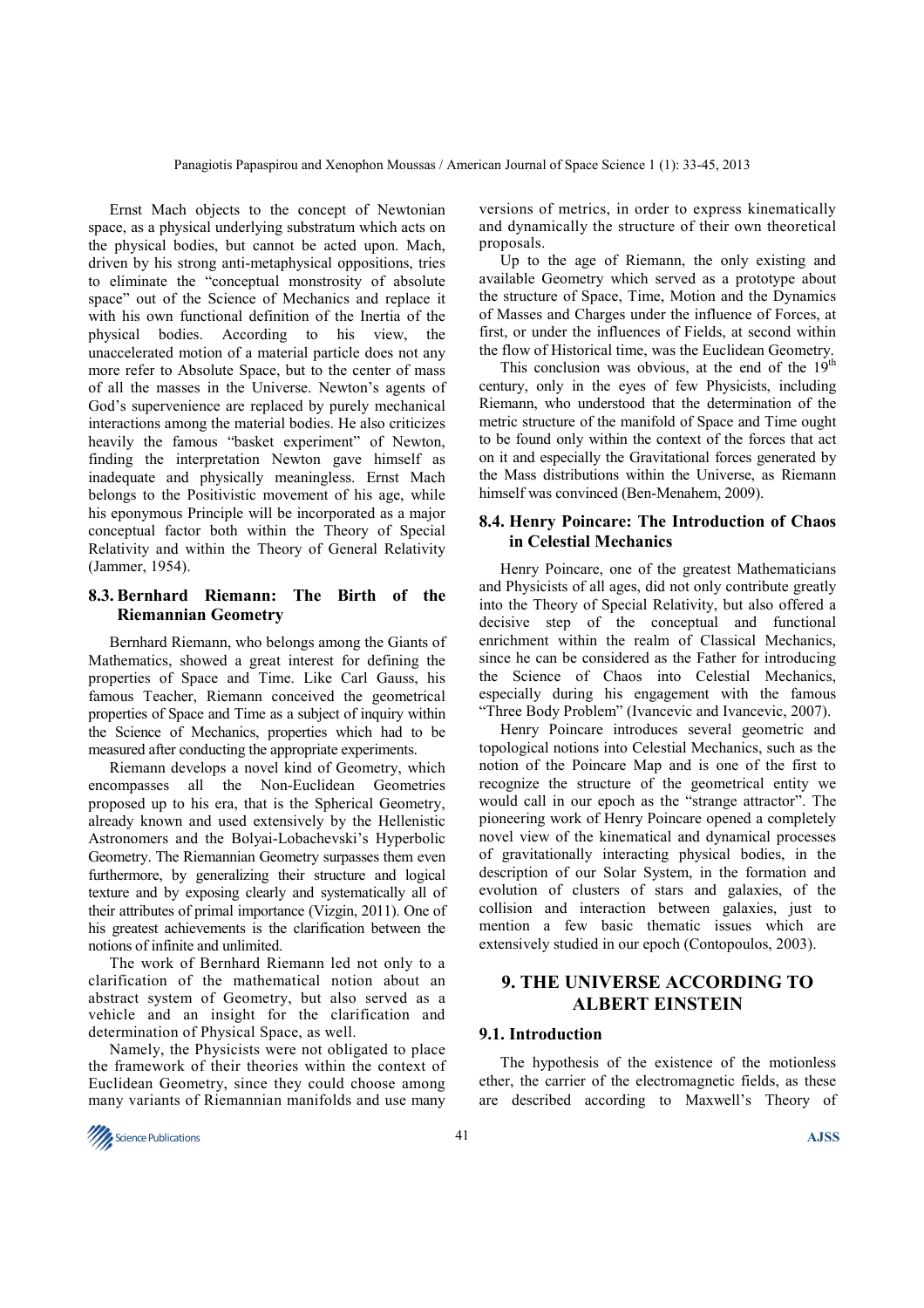Electromagnetism, seemed to save the assumption of the existence of the Absolute Space and Time, among other theoretical problematic situations of the era between the end of the 19th century and up to Albert Einstein's introduction of the Theory of Special Relativity. The inertial frame of reference of the ether could be identified with the reference frame Newton supposed generations ago, a notion also developed by the majority of the Postnewtonian scientists. It is remarkable to comment that both the classical Theory of Lorentz, as well as Einstein's Theory of Special Relativity, can interpret in a self-consistent way the outcomes of the famous Michelson-Morley experiment, conducted to trace the existence of this very exotic universal substratum, the ether. On the other hand, the existence of ether, according to Lorentz's theory, still remained an unobservable quantity. The problematic issue about the existence of ether, together with all its epistemological and methodological, even metaphysical complications, was going to be proven as one important node in the "historical tree" towards the birth and the evolution of the Theory of Special Relativity.

## **9.2. Space, Time and Mass formulated within the Theory of Special Relativity**

We mention briefly some of the main characteristics of Albert Einstein's Theory of Special Relativity, since there exist already a plethora of textbooks and works devoted to the study of one of the most fundamental Physical Theories (Rindler, 1991).

The introduction of Spacetime can be regarded as one of the most fundamental characteristics of the Theory of Special Relativity. As stated by Hermann Minkowski, Space and Time loose their independent existence and form the amalgam of Spacetime, where the motion of the physical bodies take place and in which the primary notions of the physical Event, the Space, the Time and the Inertial mass obtain their operational definition.

The physical Time looses its absolute Newtonian nature and relies heavily on the process of synchronization, as already proposed by Poincare, as well. The structure of Spacetime is regarded to be isotropic and homogeneous, while the kinematical effects on the length of a physical body and on the flow of time, as measured by clocks in the inertial frame of the observer, compared to the same measurements conducted in another frame of reference, obey the Lorentz- Einstein transformations between these two, or

between any, Inertial systems of reference. The Inertial mass, as conceived within the Theory of Special Relativity, is velocity-depended and furthermore the Inertial mass can be converted into Energy, a fact that places these two primary physical Notions on equal footing.

Yet, the Spacetime of the Theory of Special Relativity bears some resemblances with the Newtonian concepts, in the sense of the Parmenidean nature of Spacetime, in which all Inertial frames of Reference are endowed. Also, the Theory of Gravity cannot be encompassed within the Theory of Special Relativity.

The introduction of Spacetime can be regarded as one of the most fundamental characteristics of the Theory of Special Relativity. As stated by Hermann Minkowski, Space and Time loose their independent existence and form the amalgam of Spacetime, where the motion of the physical bodies take place and in which the primary notions of the physical Event, the Space, the Time and the Inertial mass obtain their operational definition.

The physical Time looses its absolute Newtonian nature and relies heavily on the process of synchronization, as already proposed by Poincare, as well. The structure of Spacetime is regarded to be isotropic and homogeneous, while the kinematical effects on the length of a physical body and on the flow of time, as measured by clocks in the inertial frame of the observer, compared to the same measurements conducted in another frame of reference, obey the Lorentz- Einstein transformations between these two, or between any, Inertial systems of reference. The Inertial mass, as conceived within the Theory of Special Relativity, is velocity-depended and furthermore the Inertial mass can be converted into Energy, a fact that places these two primary physical Notions on equal footing.

Yet, the Spacetime of the Theory of Special Relativity bears some resemblances with the Newtonian concepts, in the sense of the Parmenidean nature of Spacetime, in which all Inertial frames of Reference are endowed. Also, the Theory of Gravity cannot be encompassed within the Theory of Special Relativity.

## **9.3. The Advent of the Theory of General Relativity**

The formulation of the Theory of General Relativity, as being introduced by Albert Einstein and further developed by a long chain of successive contributions of the greatest minds that followed, is also a topic which has been extensively studied and which is still under active development. Therefore, we shall mention briefly some characteristics of this rich conceptual structure, which can be regarded as fundamental.

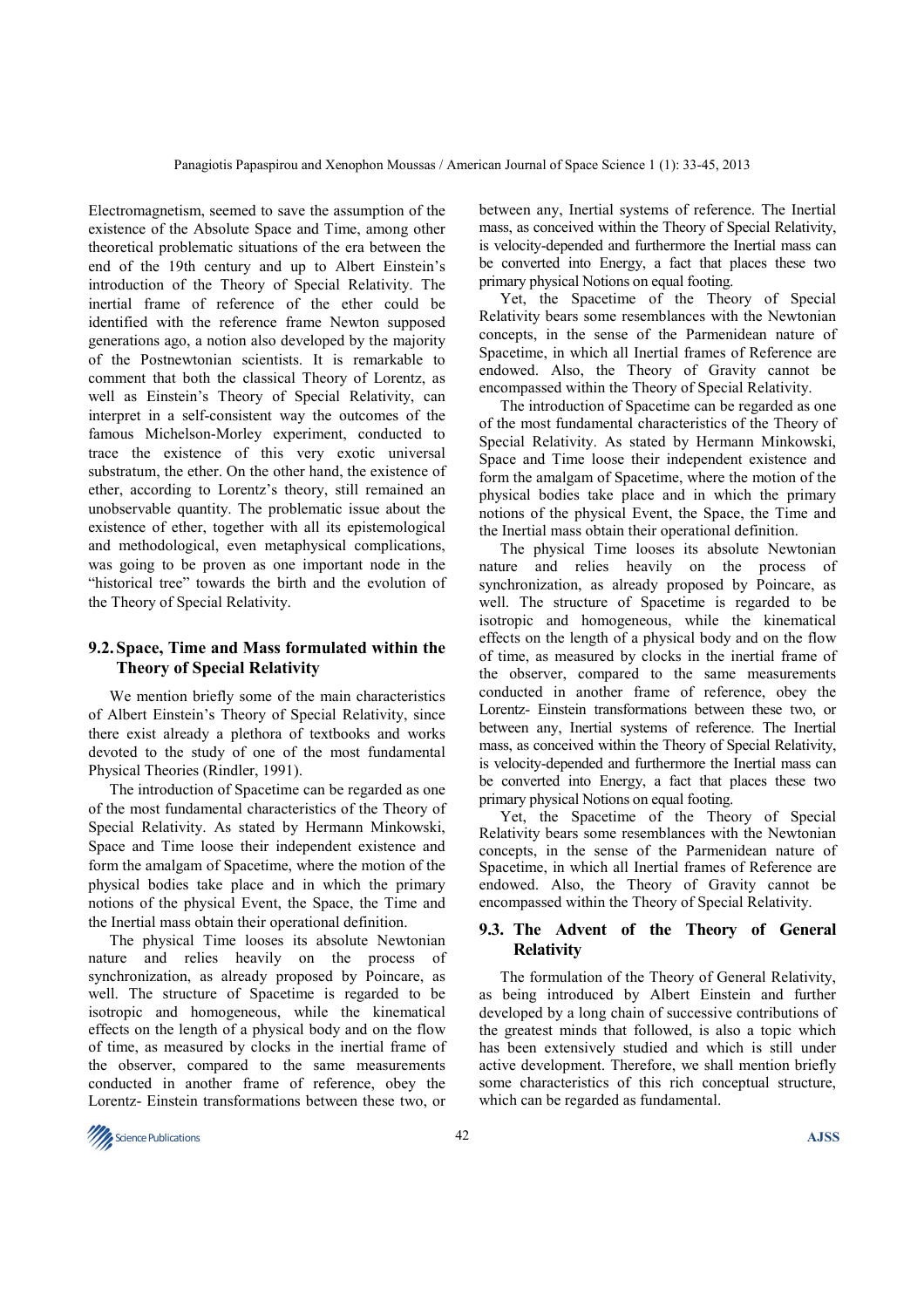The theoretical success of the Theory of Special Relativity, especially the inclusion of Maxwell's Theory of Electromagnetism into the fundamental Laws of Physics which are valid in any Inertial Frame of Reference, its simplicity and its aesthetic beauty, was tremendous. On the other hand, the Theory of Special Relativity does not include within its framework the conceptual and mathematical description of the other, then known, fundamental interaction, namely the formulation of a relativistic Theory of Gravity was urgently needed.

Within the framework of the Theory of General Relativity we encounter the Principle of Equivalence, the Principle of General Relativity, the Principle of General Covariance and Mach's Principle, of the relativization of Inertia.

The Principle of Equivalence plays a fundamental role, at least in the first introduction of the Theory of General Relativity by Albert Einstein. Up to our times, there exist various formulations of the Theory of General Relativity, where the Principle of Equivalence can also be regarded as a theorem within the overall framework of the theory. The Principle of Equivalence, as stated by Einstein, leads us to the issue of establishing the relativistic laws obeyed by the inertial-gravitational field. Within the understanding of the Theory of General Relativity, the mass acts on spacetime and thus gets related with its curvature, while spacetime acts on the mass and determines the trajectories of its motion. The insights of Leibniz and the vision of Riemann contribute greatly in order to establish the "universal theatrical scene", where the gravitational and the electromagnetic Fields act upon moving bodies and in turn are acted upon and where spacetime is considered to be a Riemannian manifold, to which the relevant metric is attributed.

Also, within the formulation of the Theory of General Relativity, the problematic issue of the three-fold nature of Mass, that is the Inertial mass, the Passive gravitational mass and the Active gravitational mass, finds its epistemological solution, since these three different concepts are regarded to be identical.

With the statement of the field equations of the Theory of General Relativity, the Universe is geometrized and its Geometrical structure becomes a problem for the Science of Physics (Misner *et al*., 1973).

We have to stress the fact that the Theory of Newtonian Gravitation can also be stated within the geometrical language Einstein's Theory of General Relativity is formulated and stated. Thus, the crucial points, in which these two approaches differ, can be exposed in a direct way.

It is an astonishing fact of the History of Physics and of Modern Philosophy, as well, that the irregularity of Uranus' orbit finally came to the discovery of the new planet Neptune, while the discrepancies in Mercury's orbit led to one of the triumphs of the Theory of General Relativity.

#### **9.4. The Cosmological Work of Alexander Friedmann**

Alexander Friedmann is one of the most prominent Figures within the History of Gravity, one Physicists who shapes the foundations of modern Cosmology (Belenkyi, 2012). Alexander Friedmann proposes as a true pioneer a totally novel solution for the field equations developed by Einstein, "entering to waters no one yet has crossed".

Alexander Friedmann demonstrates for the first time non-static solutions for the field equations of the Theory of General Relativity and offers many variants for the cosmological evolution of the Universe. His solutions regard a perfect-fluid Cosmos of uniform density, which evolves dynamically, surpassing the Parmidean notion of the Universe, a stable, static, homogenous and isotropic Cosmos, which Einstein himself considered as primal, during the first phases of the introduction of the theory. Alexander Friedmann is nowadays considered to be as one of the prominent Figures in the History of Gravity, which naturally encloses the Modern Cosmology, as well.

#### **10. CONCLUSION**

The fundamental interactions among the physical bodies and especially the gravitational interaction, the interaction whose discovery appears as first in the catalogue of the four fundamental interactions, with the second known interaction, in the historical flow of time, the electromagnetic interaction, which served as a fountain for the Theory of Special Relativity, through their intense study served as the motor mechanisms for the development of the Science of Physics and more generally of all branches of Technology, Philosophy, Theology and all spaces of social discourse, such as the Arts and the Social phenomena, as well as the everyday life of the layman, in each historical epoch and for every great Civilization.

The History of Gravity offers us an excellent account about the formation of primary concepts within the History of Physics and shows the complicated path of interacting Paradigms within the Science of Physics,

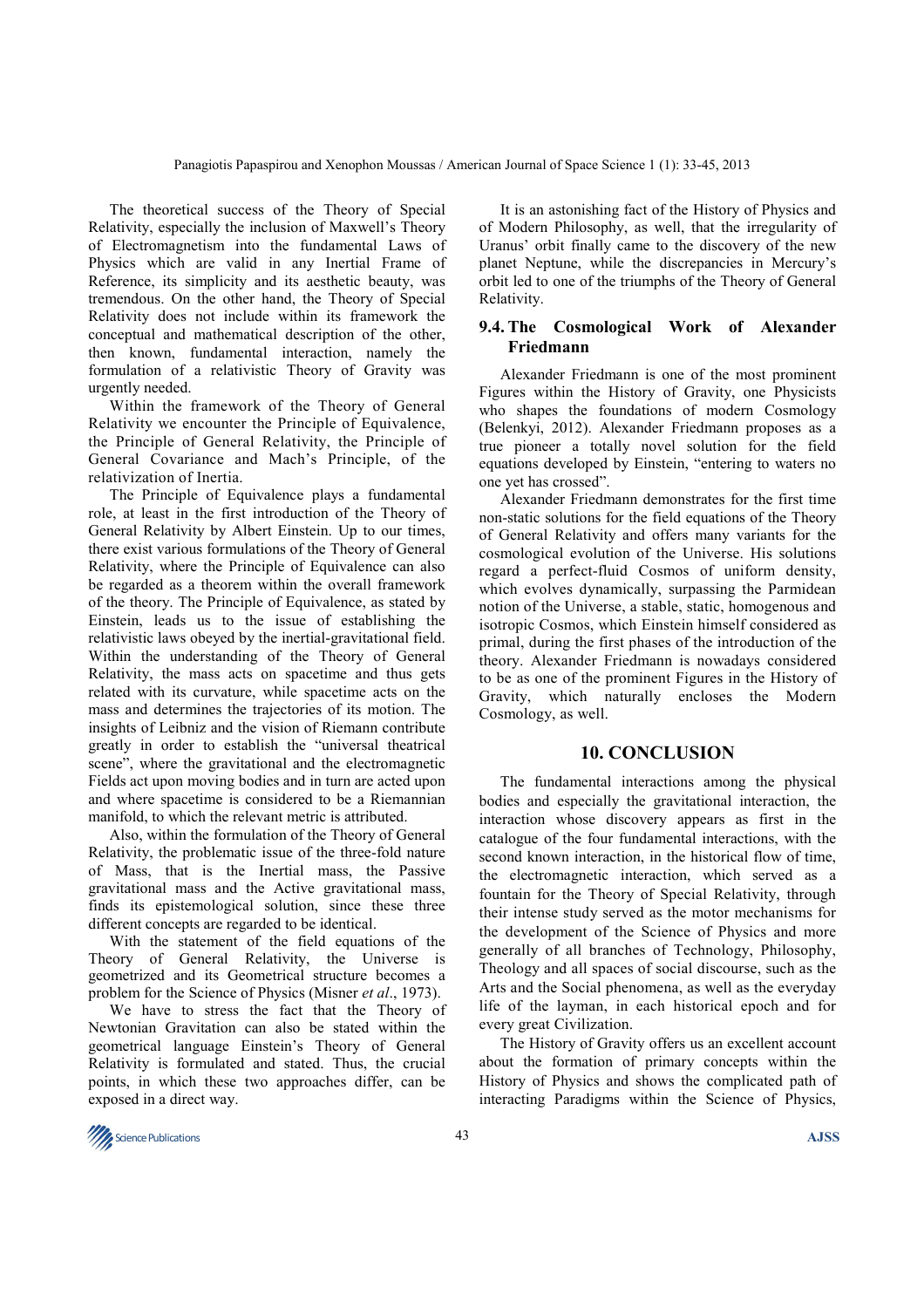considered in their historical succession of appearance, as rivals, or as completing each other and determines our deeper understanding about these fundamental concepts at the begin of the 21st century. All these notions attain their true functional and operational meaning within the framework of each School and of each Period within the development of Physics. Often, all the important personalities contributing to the creation of a Theory of Gravity use the "old" material in order to built their own novel worlds and Paradigms.

In each Paradigm of the Gravitational interaction, as this transforms and evolves through History by the successive contributions of Scholars and Scientists and also at the transition of the old to the new Paradigm, the fundamental notions of Space, of Time, of Motion, of Inertia, of Mass and of Field, are being continuously redefined and alter their status within the conceptual, logical, methodological and experimental structure of the theory. In each of these Paradigms, World-views, philosophical and physical Principles meet the quantitatively testable propositions of the theory. Each prevailing Paradigm, the Atomistic, the Aristotelian, the Neoplatonic, the Keplerian, the Newtonian, the Machian or the Einsteinian, carries with itself a host of conceptual problematic issues and inherent epistemological defects, as well as fine details of the Theory which have to be solved.

Thus, the History of Gravity is of importance, both for the Historian, the Philosopher of Science, as well as for the working Theorist in the scientific discipline of the Theory of Gravity, as well as in other related disciplines.

## **11. ACKNOWLEDGEMENT**

I gratefully acknowledge Pr. Xenophon Moussas, Pr. Efstratios Theodossiou and Mr. Emmanuel Manoussos for critical readings and many interesting discussions.

#### **12. REFERENCES**

- Arnold, V.I., 1989. Mathematical Methods of Classical Mechanics. 1st Edn., Springer, New York, ISBN-10: 0387968903, pp: 508.
- Belenkyi, A., 2012. Alexander Friedmann and the origins of modern cosmology. Phys. Today, 65: 38: 38-43. DOI: 10.1063/PT.3.1750
- Ben-Menahem, A., 2009. Demise of the Dogmatic Universe. In: Historical Encyclopedia of Natural and Mathematical Sciences, Springer, Berlin, ISBN-10: 3540688315, pp: 2801-5079.
- Boschiero, L., 2010. The presocratic origins of modern science. Metascience, 19: 465-467. DOI: 10.1007/s11016-010-9362-y
- Bouquiaux, L., 2008. Leibniz Against the Unreasonable Newtonian Physics. In: Leibniz: What Kind of Rationalist? What Kind of Rationalist? Dascal, M., (Ed.), Springer, Dordrecht, ISBN-10: 1402086687, pp: 99-110.
- Burnet, J., 1914. Greek Philosophy. Part 1. Thales to Plato. 1st Edn., London, Macmillan and Co., pp: 360.
- Contopoulos, G., 2003. Order and Chaos in Astronomy. In: Galaxies and Chaos, Contopoulos, G., Voglis, N., (Eds.), Springer, Berlin, ISBN-10: 3540404708, pp: 3-29.
- Cornford, F.M., 1922. Mysticism and science in the pythagorean tradition. Classical Q., 16: 137-150. DOI: 10.1017/S0009838800002718
- Dicke, R.H., 2011. Cosmology, Mach's principle and relativity. Resonance, 16: 372-391. DOI: 10.1007/s12045-011-0043-y
- Dreyer, J.L.E., 2011. A history of Astronomy from Thales to Kepler. 1st Edn., Dover Publications, ISBN-10: 0486600793, pp: 464.
- Ducheyne, S., 2007. The General Scholium: Some Notes on Newton's Published and Unpublished Endeavours.
- Elazar, M., 2011. Honore fabri and the concept of impetus: A bridge between paradigms. Boston Stud. Philosophy Sci. DOI: 10.1007/978-94-007-1605-6
- Ferraro, R., 2007. Inertia and Gravity. In: Einstein's Space-Time: An Introduction to Special and General Relativity, Ferraro, R. (Ed.), Springer, New York, ISBN-10: 0387699465.
- Henriksson, G., 2009. Ten solar eclipses show that the Antikythera mechanism was constructed for use on Sicily. Proceeding of the 17th Annual Meeting on European Society for Astronomy in Culture (ESAC' 09), Alexandria Library, Alexandria, Egypt.
- Ivancevic, V. and G. Ivancevic, 2007. Introduction to Attractors and Chaos. In: High-Dimensional Chaotic and Attractor Systems, Ivancevic, V. and G. Ivancevic (Eds.), Springer, Netherlands, ISBN: 9781402054556, pp: 1-151.
- Jacob, A., 1991. The Neoplatonic Conception of Nature in More, Cudworth and Berkeley. In: The Uses of Antiquity, Gaukroger, S. (Ed.), Springer, Netherlands, pp: 101-121.